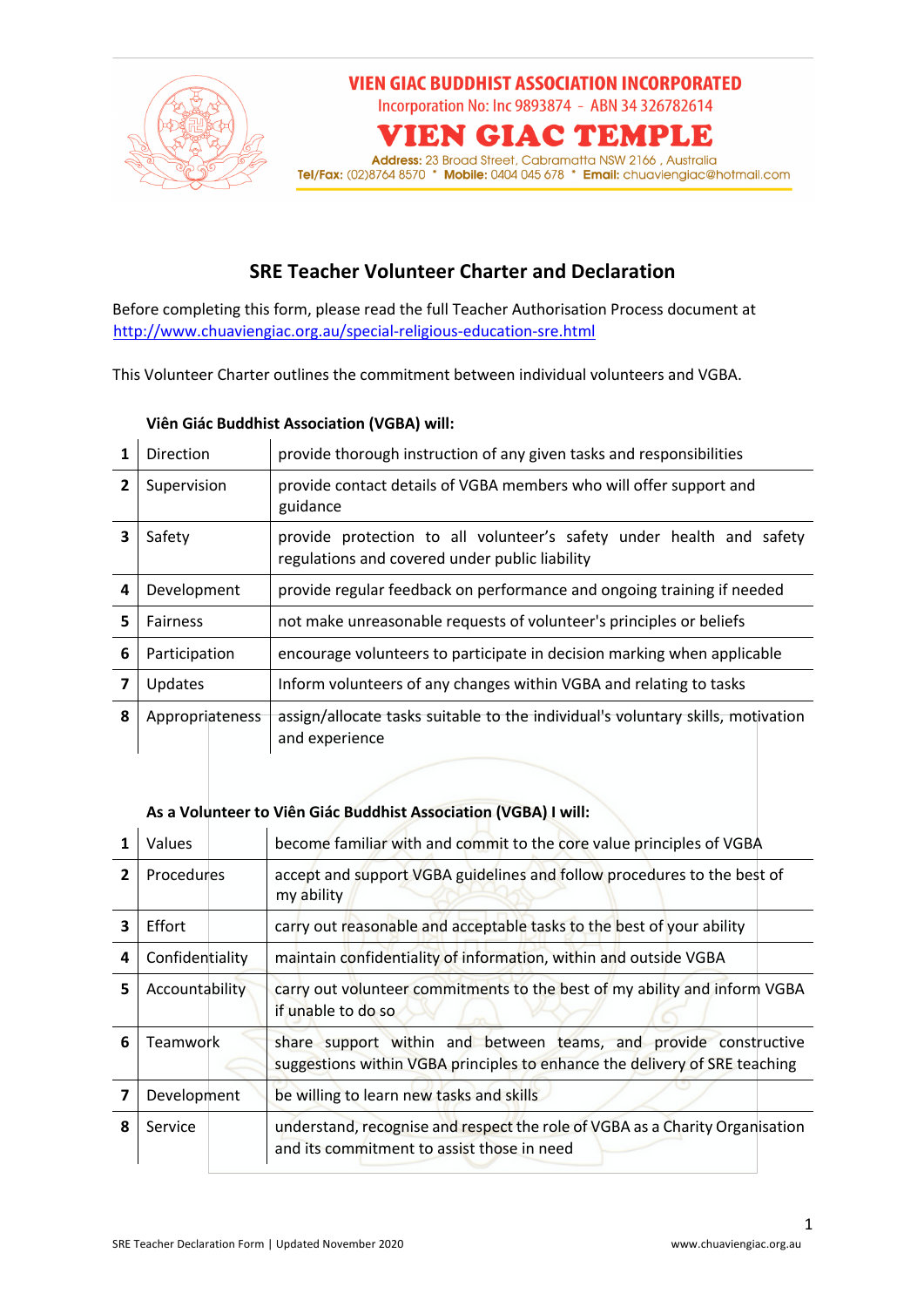**Your Personal Details**

| Full<br>Name:                    | Title:                                               |                                                                                                                                                                                        |            |                              |  |  |
|----------------------------------|------------------------------------------------------|----------------------------------------------------------------------------------------------------------------------------------------------------------------------------------------|------------|------------------------------|--|--|
|                                  | First name                                           | Last name                                                                                                                                                                              |            | (Mr, Mrs, Ms, Miss)          |  |  |
| Address:                         |                                                      | Unit/Apartment                                                                                                                                                                         |            | <b>Street Address</b>        |  |  |
|                                  |                                                      |                                                                                                                                                                                        |            |                              |  |  |
|                                  |                                                      | Suburb                                                                                                                                                                                 | State      | Postcode                     |  |  |
| Date of birth                    | (DD-MM-YY)                                           |                                                                                                                                                                                        |            |                              |  |  |
| Mobile Phone:                    |                                                      | Home phone:                                                                                                                                                                            |            |                              |  |  |
| Email address:                   |                                                      |                                                                                                                                                                                        |            |                              |  |  |
| <b>WWCC clearance</b><br>number: |                                                      | <b>WWCC expiry date:</b>                                                                                                                                                               |            |                              |  |  |
|                                  | <b>Volunteer declaration</b>                         |                                                                                                                                                                                        |            |                              |  |  |
|                                  |                                                      |                                                                                                                                                                                        |            | being employed or engaged by |  |  |
|                                  |                                                      | Viên Giác Buddhist Association (VGBA) in the role of Volunteer SRE Teacher acknowledge that I have:                                                                                    |            |                              |  |  |
|                                  | (VGBA) as outlined in the Volunteer Charter above    | Understood and accept my responsibilities as a Volunteer with Viên Giác Buddhist Association                                                                                           |            |                              |  |  |
|                                  |                                                      | Understood and agree to comply with the SRE Teacher Authorisation Process, Child Safety Policy<br>and Code of Conduct for Viên Giác Buddhist Association (VGBA)                        |            |                              |  |  |
|                                  | classroom management                                 | Completed a Teacher Training induction including Child Safety, Mandatory Reporting and                                                                                                 |            |                              |  |  |
|                                  |                                                      | Obtained a WWCC clearance and received a WWCC number and expiry date (provided below).                                                                                                 |            |                              |  |  |
|                                  |                                                      | Never been convicted for violence, sexual assault or any crime against a minor                                                                                                         |            |                              |  |  |
|                                  | Never been convicted for providing prohibited drugs. |                                                                                                                                                                                        |            |                              |  |  |
|                                  |                                                      | I understand that if, after signing this declaration, I am later convicted on any matters related to the<br>above offences, I am no longer authorised to enter NSW Government schools. |            |                              |  |  |
|                                  |                                                      |                                                                                                                                                                                        | Date: $1/$ |                              |  |  |